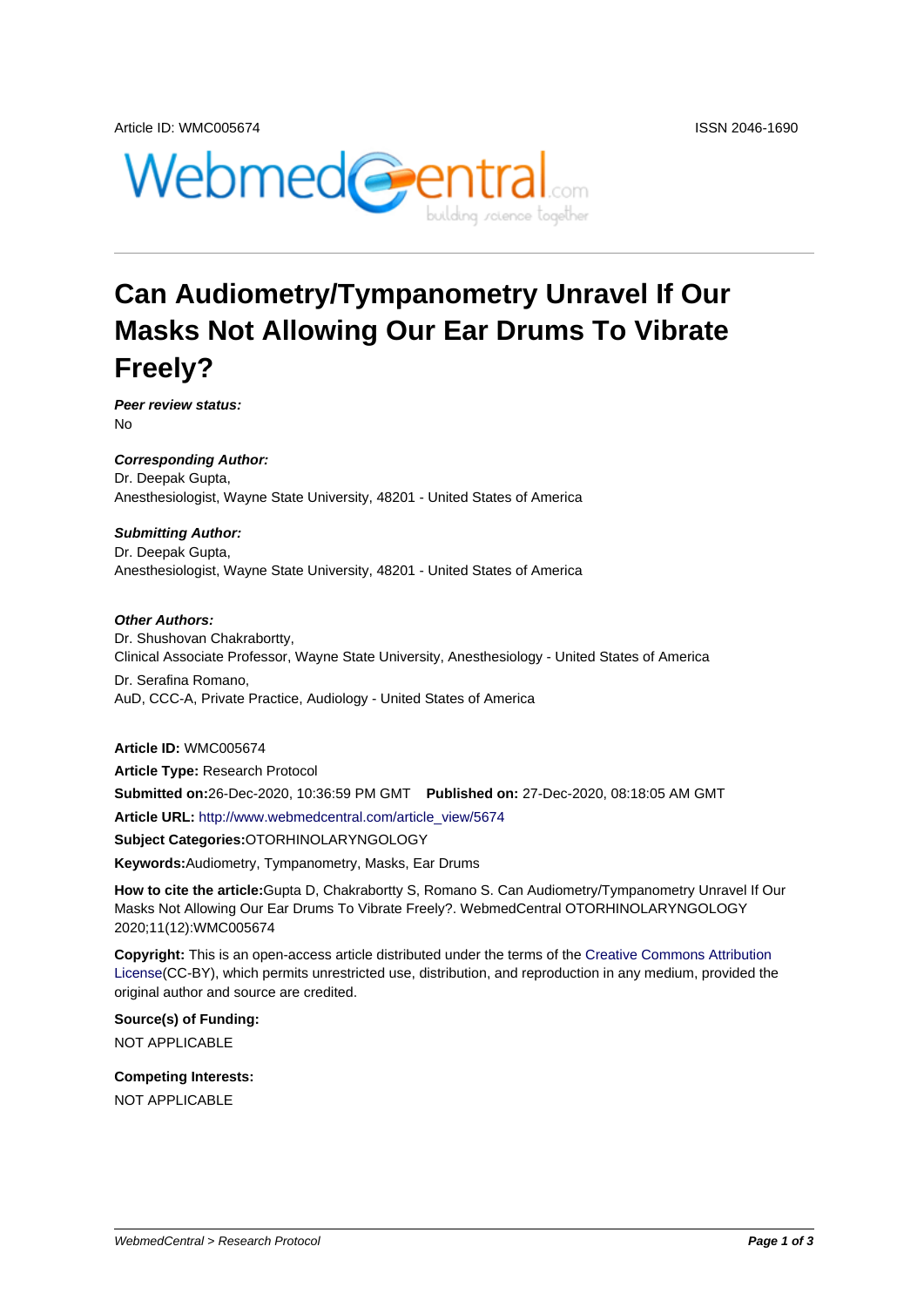# **Can Audiometry/Tympanometry Unravel If Our Masks Not Allowing Our Ear Drums To Vibrate Freely?**

**Author(s):** Gupta D, Chakrabortty S, Romano S

# My Opinion

It happens to be a chance real observation and a chance theoretical interpretation. It is just an amusing tell-tale that what people are saying and what we are hearing is not exactly the same when they or we especially when they and we are wearing masks. So, the question arises how the masks are affecting our hearing [1]. Are the masks interfering in their sound production and transmission under the masks? Or are the masks interfering in our sound reception and perception under the masks? Or both? We cannot check them. Therefore, we have been considering checking our own selves for some time.

The thought to investigate is simple. Are our masks allowing our ear drums to vibrate freely? The underlying theory is that if eustachian tubes get blocked, our hearing changes [2]. The underlying theory is that if air pressures in our aural apparatus change, our hearing changes. Thus, the primary question is whether our masks are blocking our eustachian tubes from freely opening. The primary question is whether our masks are changing the air pressures in our aural apparatus [3-6]. The secondary question is whether our masks induced hot and humid micro-climate is facilitating the opening of eustachian tubes to counter the changed air pressure induced secretions resulting blockade of our eustachian tubes  $I7l.\hat{A}$   $\hat{A}$   $\hat{A}$ 

Herein comes the difficulty to investigate in the times of COVID-19 pandemic even when it seems more likely than ever to share scientific investigations and the results therein with the rapidly adapting biomedical world and eagerly listening general population.

- Is it easy to pursue internal review board review and approval for something as meager as hearing impairment under the masks in the times when COVID-19 pandemic is warranting and mandating all to wear the masks to save lives?
- Is it dangerous to ask ourselves to remove our masks while asking others to investigate our ear drums only for the sake of research investigation into our chance observation?
- Is it medicolegally liable for others to conduct research investigation into our chance observation

without ruling out COVID-19 test status of all involved during this research investigation?

- Is it logical to expose oneself to the eventuality of testing, tracing, quarantining and isolating in case things go south during the research investigation for our chance observation in the midst of surging resurging pandemic?
- Can hearing impairment quantification while wearing masks be a temptation for self-experimentation to inspire future and formal research investigation?

Essentially, we have been hearing about hearing impairment caused by masks. Now is the time to investigate how true this is. The option is either to self-experiment or to pursue formal research. As self-experiment may not be publishable and formal research may not be feasible [8], we are just sharing our envisaged protocol which resourceful investigators around the world can consider worth exploring as formal research.

## Envisaged Materials and Methods

After institutional review board approval, forty healthcare workers can be consented as human volunteers to participate in this research. Exclusion criteria can be based on intra-aural pathologies discovered at the time of baseline otoscopy, baseline middle ear dysfunction discovered at the time of baseline tympanometry, and baseline hearing loss discovered at the time of baseline pure-tone audiometry. Thereafter, the only observed findings at each time point can be:

- The tympanometry results recorded as bilateral tympanogram types A or B or C [9]
- The pure-tone audiometry results recorded as bilateral hearing thresholds at 250 Hz to 8000 Hz [10]

The time points when these findings can be observed can be as follows:

- Day 1: All forty healthcare workers being observed for immediate changes soon after putting up barrier devices on face as follows:
	- ❍ Time 1: Without mask
	- ❍ Time 2: With surgical mask